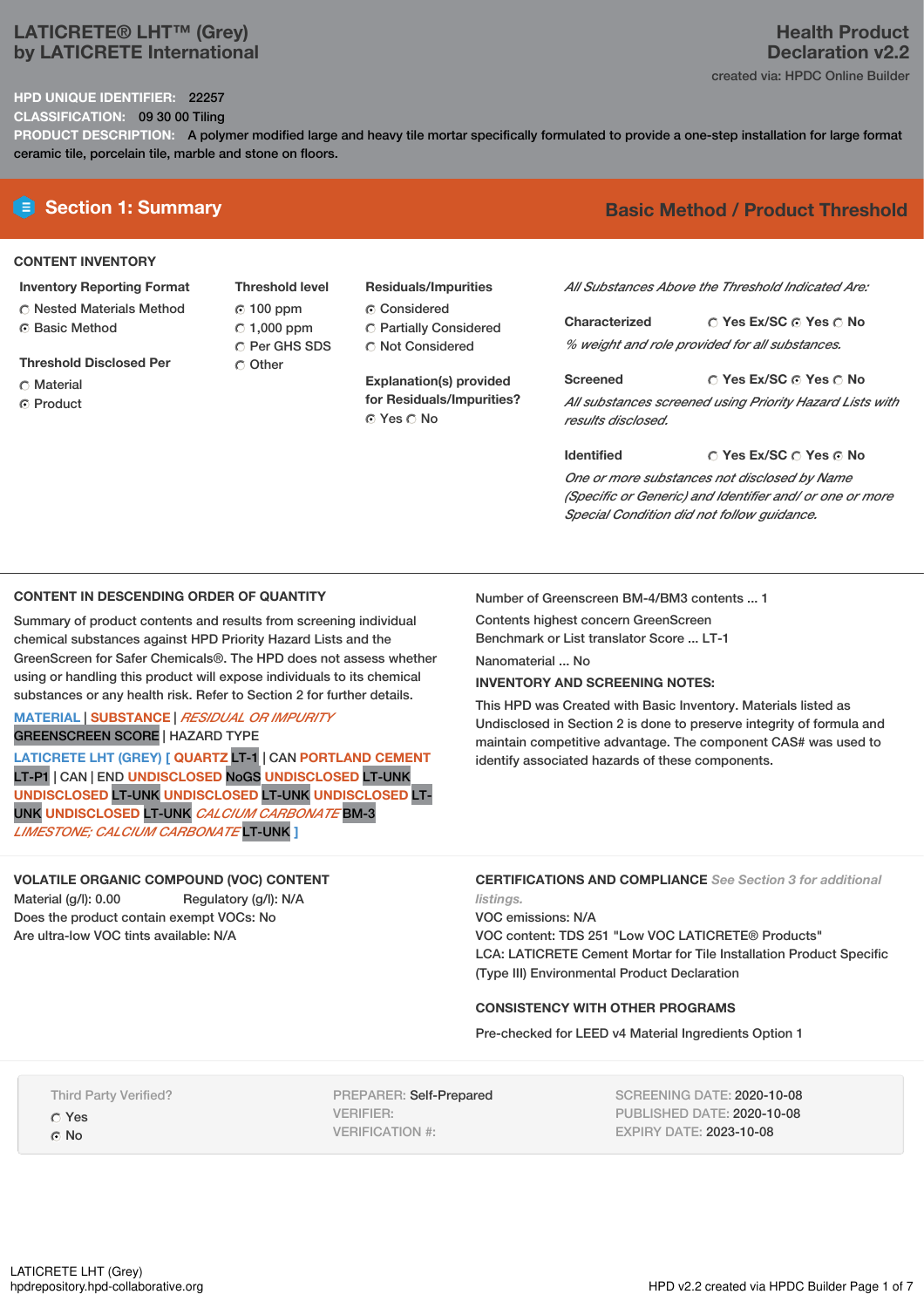This section lists contents in a product based on specific threshold(s) and reports detailed health information including hazards. This HPD uses the *inventory method indicated above, which is one of three possible methods:*

- *Basic Inventory method with Product-level threshold.*
- *Nested Material Inventory method with Product-level threshold*
- *Nested Material Inventory method with individual Material-level thresholds*

Definitions and requirements for the three inventory methods and requirements for each data field can be found in the HPD Open Standard version *2.2, available on the HPDC website at: [www.hpd-collaborative.org/hpd-2-2-standard](https://www.hpd-collaborative.org/hpd-2-2-standard)*

# **LATICRETE LHT (GREY)** PRODUCT THRESHOLD: 100 ppm RESIDUALS AND IMPURITIES CONSIDERED: Yes RESIDUALS AND IMPURITIES NOTES: Residuals and impurities are measured by quantitative methods and are only displayed when they are potentially greater than 100 ppm. OTHER PRODUCT NOTES: See SDS at www.laticrete.com for occupational exposure information. **QUARTZ** ID: **14808-60-7** HAZARD SCREENING METHOD: **Pharos Chemical and Materials Library** HAZARD SCREENING DATE: **2020-10-08** %: **55.0000 - 65.0000** GS: **LT-1** RC: **None** NANO: **No** SUBSTANCE ROLE: **Filler** HAZARD TYPE AGENCY AND LIST TITLES WARNINGS CANCER US CDC - Occupational Carcinogens Occupational Carcinogen CANCER CA EPA - Prop 65 Carcinogen - specific to chemical form or exposure route CANCER **EXAMCER** US NIH - Report on Carcinogens Known to be Human Carcinogen (respirable size occupational setting) CANCER MAK MAK Carcinogen Group 1 - Substances that cause cancer in man CANCER **IARC** IARC **GROUP 1** - Agent is carcinogenic to humans - inhaled from occupational sources CANCER **IARC** IARC **GROUP 1** - Agent is Carcinogenic to humans CANCER GHS - New Zealand 6.7A - Known or presumed human carcinogens CANCER GHS - Japan Carcinogenicity - Category 1A [H350] CANCER GHS - Australia GHS - Australia H350i - May cause cancer by inhalation

SUBSTANCE NOTES: The amount of this component may vary based on plant of manufacture.

| <b>PORTLAND CEMENT</b> |                                                                |                                                                                                 |                                      | ID: 65997-15-1                |
|------------------------|----------------------------------------------------------------|-------------------------------------------------------------------------------------------------|--------------------------------------|-------------------------------|
|                        | HAZARD SCREENING METHOD: Pharos Chemical and Materials Library |                                                                                                 | HAZARD SCREENING DATE: 2020-10-08    |                               |
| %: $20.0000 - 30.0000$ | $GS: LT-PI$                                                    | <b>RC:</b> None                                                                                 | NANO: No                             | <b>SUBSTANCE ROLE: Binder</b> |
| <b>HAZARD TYPE</b>     | <b>AGENCY AND LIST TITLES</b>                                  |                                                                                                 | <b>WARNINGS</b>                      |                               |
| <b>CANCER</b>          | <b>MAK</b>                                                     | Carcinogen Group 3B - Evidence of carcinogenic effects<br>but not sufficient for classification |                                      |                               |
| <b>ENDOCRINE</b>       | <b>TEDX - Potential Endocrine Disruptors</b>                   |                                                                                                 | <b>Potential Endocrine Disruptor</b> |                               |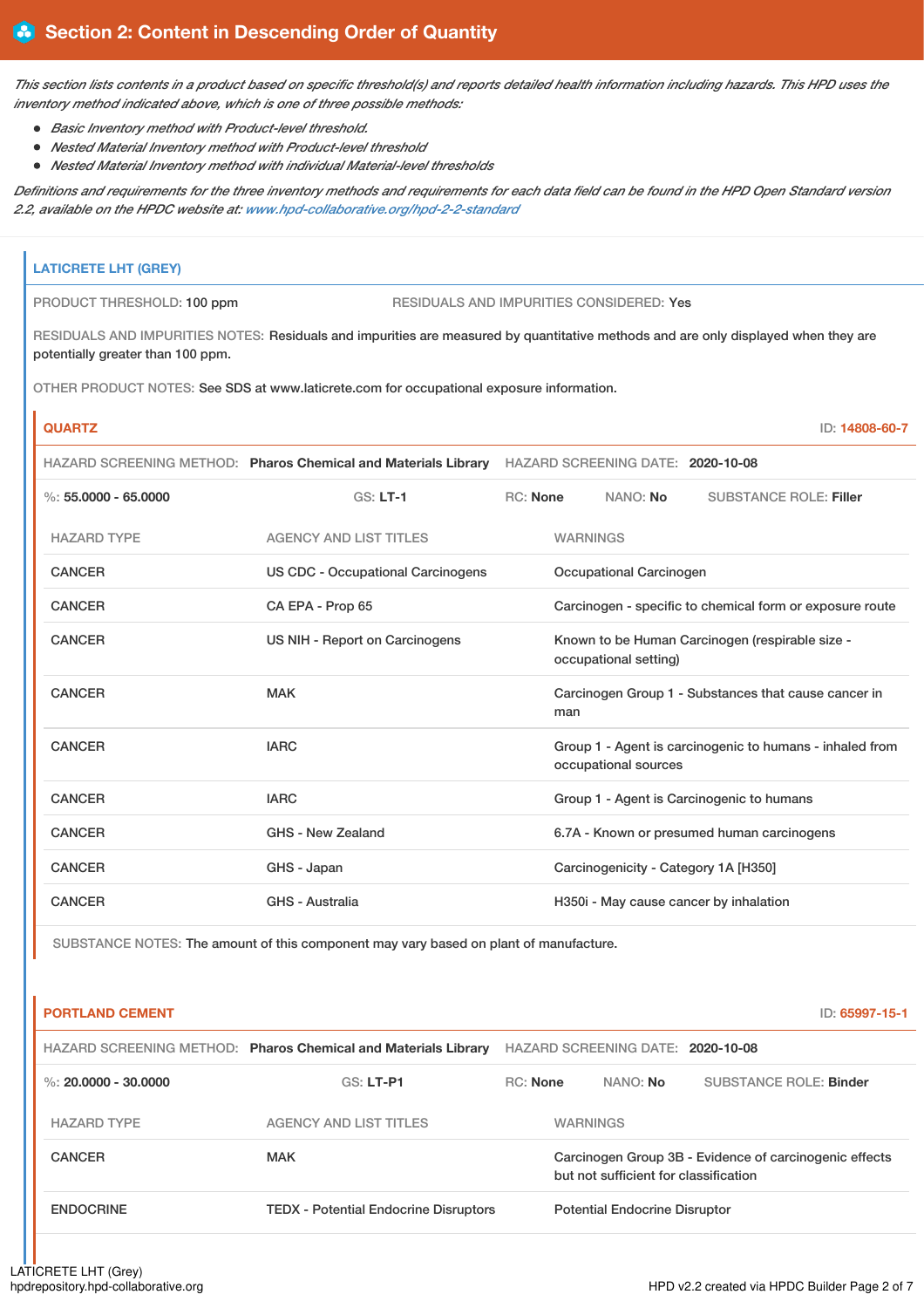|                        | SUBSTANCE NOTES: The amount of this component may vary based on plant of manufacture.                                                                                                                                                                           |                                   |                 |                                                        |  |
|------------------------|-----------------------------------------------------------------------------------------------------------------------------------------------------------------------------------------------------------------------------------------------------------------|-----------------------------------|-----------------|--------------------------------------------------------|--|
| <b>UNDISCLOSED</b>     |                                                                                                                                                                                                                                                                 |                                   |                 |                                                        |  |
|                        | HAZARD SCREENING METHOD: Pharos Chemical and Materials Library                                                                                                                                                                                                  | HAZARD SCREENING DATE: 2020-10-08 |                 |                                                        |  |
| $\%: 5.0000 - 15.0000$ | GS: NoGS                                                                                                                                                                                                                                                        | <b>RC: None</b>                   | NANO: No        | <b>SUBSTANCE ROLE: Filler</b>                          |  |
| <b>HAZARD TYPE</b>     | <b>AGENCY AND LIST TITLES</b>                                                                                                                                                                                                                                   |                                   | <b>WARNINGS</b> |                                                        |  |
| None found             |                                                                                                                                                                                                                                                                 |                                   |                 | No warnings found on HPD Priority Hazard Lists         |  |
|                        | SUBSTANCE NOTES: The amount of this component may vary based on plant of manufacture. This product is shown as undisclosed to<br>preserve integrity of formula and maintain competitive advantage. The component CAS # was used to identify associated hazards. |                                   |                 |                                                        |  |
| <b>UNDISCLOSED</b>     |                                                                                                                                                                                                                                                                 |                                   |                 |                                                        |  |
|                        | HAZARD SCREENING METHOD: Pharos Chemical and Materials Library HAZARD SCREENING DATE: 2020-10-08                                                                                                                                                                |                                   |                 |                                                        |  |
| $\%: 0.5000 - 2.0000$  | <b>GS: LT-UNK</b>                                                                                                                                                                                                                                               | <b>RC: None</b>                   | NANO: No        | SUBSTANCE ROLE: Polymer species                        |  |
| <b>HAZARD TYPE</b>     | <b>AGENCY AND LIST TITLES</b>                                                                                                                                                                                                                                   |                                   | <b>WARNINGS</b> |                                                        |  |
| None found             |                                                                                                                                                                                                                                                                 |                                   |                 | No warnings found on HPD Priority Hazard Lists         |  |
| <b>UNDISCLOSED</b>     | SUBSTANCE NOTES: The amount of this component may vary based on plant of manufacture. This product is shown as undisclosed to<br>preserve integrity of formula and maintain competitive advantage. The component CAS # was used to identify associated hazards. |                                   |                 |                                                        |  |
|                        |                                                                                                                                                                                                                                                                 |                                   |                 |                                                        |  |
|                        | HAZARD SCREENING METHOD: Pharos Chemical and Materials Library HAZARD SCREENING DATE: 2020-10-08                                                                                                                                                                |                                   |                 |                                                        |  |
| %: $0.1000 - 0.5000$   | <b>GS: LT-UNK</b>                                                                                                                                                                                                                                               |                                   |                 | RC: None NANO: No SUBSTANCE ROLE: Processing regulator |  |
| <b>HAZARD TYPE</b>     | <b>AGENCY AND LIST TITLES</b>                                                                                                                                                                                                                                   |                                   | <b>WARNINGS</b> |                                                        |  |
| None found             |                                                                                                                                                                                                                                                                 |                                   |                 | No warnings found on HPD Priority Hazard Lists         |  |
|                        | SUBSTANCE NOTES: The amount of this component may vary based on plant of manufacture. This product is shown as undisclosed to<br>preserve integrity of formula and maintain competitive advantage. The component CAS # was used to identify associated hazards. |                                   |                 |                                                        |  |
| <b>UNDISCLOSED</b>     |                                                                                                                                                                                                                                                                 |                                   |                 |                                                        |  |
|                        | HAZARD SCREENING METHOD: Pharos Chemical and Materials Library                                                                                                                                                                                                  | HAZARD SCREENING DATE: 2020-10-08 |                 |                                                        |  |
| %: $0.1000 - 0.2000$   | GS: LT-UNK                                                                                                                                                                                                                                                      |                                   |                 | RC: None NANO: No SUBSTANCE ROLE: Processing regulator |  |
| <b>HAZARD TYPE</b>     | <b>AGENCY AND LIST TITLES</b>                                                                                                                                                                                                                                   |                                   | <b>WARNINGS</b> |                                                        |  |
| None found             |                                                                                                                                                                                                                                                                 |                                   |                 | No warnings found on HPD Priority Hazard Lists         |  |
|                        | SUBSTANCE NOTES: The amount of this component may vary based on plant of manufacture. This product is shown as undisclosed to<br>preserve integrity of formula and maintain competitive advantage. The component CAS # was used to identify associated hazards. |                                   |                 |                                                        |  |
| <b>UNDISCLOSED</b>     |                                                                                                                                                                                                                                                                 |                                   |                 |                                                        |  |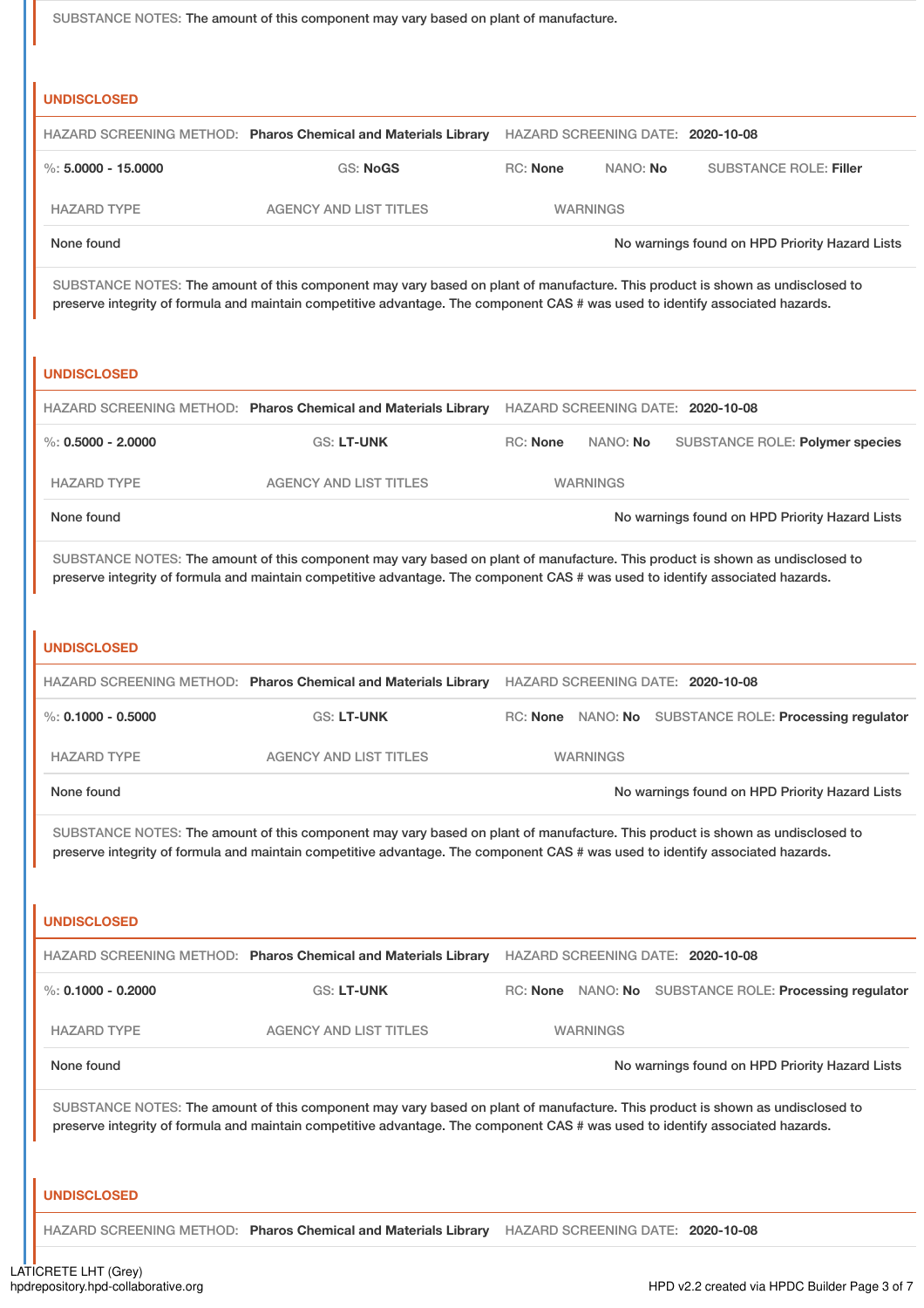|                                           | GS: LT-UNK                                                                                                                                                                                                                                                      | RC: PreC        | NANO: No                          | <b>SUBSTANCE ROLE: Binder</b>                  |
|-------------------------------------------|-----------------------------------------------------------------------------------------------------------------------------------------------------------------------------------------------------------------------------------------------------------------|-----------------|-----------------------------------|------------------------------------------------|
| <b>HAZARD TYPE</b>                        | <b>AGENCY AND LIST TITLES</b>                                                                                                                                                                                                                                   |                 | <b>WARNINGS</b>                   |                                                |
| None found                                |                                                                                                                                                                                                                                                                 |                 |                                   | No warnings found on HPD Priority Hazard Lists |
|                                           | SUBSTANCE NOTES: The amount of this component may vary based on plant of manufacture. This product is shown as undisclosed to<br>preserve integrity of formula and maintain competitive advantage. The component CAS # was used to identify associated hazards. |                 |                                   |                                                |
| <b>UNDISCLOSED</b>                        |                                                                                                                                                                                                                                                                 |                 |                                   |                                                |
|                                           | HAZARD SCREENING METHOD: Pharos Chemical and Materials Library                                                                                                                                                                                                  |                 | HAZARD SCREENING DATE: 2020-10-08 |                                                |
| $\%$ : 0.0000 - 8.0000                    | GS: LT-UNK                                                                                                                                                                                                                                                      | RC: PreC        | NANO: No                          | <b>SUBSTANCE ROLE: Binder</b>                  |
| <b>HAZARD TYPE</b>                        | <b>AGENCY AND LIST TITLES</b>                                                                                                                                                                                                                                   |                 | <b>WARNINGS</b>                   |                                                |
| None found                                |                                                                                                                                                                                                                                                                 |                 |                                   | No warnings found on HPD Priority Hazard Lists |
|                                           | SUBSTANCE NOTES: The amount of this component may vary based on the plant of manufacture. This product is shown as undisclosed to                                                                                                                               |                 |                                   |                                                |
| <b>CALCIUM CARBONATE</b>                  | preserve integrity of formula and maintain competitive advantage. The component CAS# was used to identify associated hazards.                                                                                                                                   |                 |                                   | ID: 471-34-1                                   |
|                                           | HAZARD SCREENING METHOD: Pharos Chemical and Materials Library                                                                                                                                                                                                  |                 | HAZARD SCREENING DATE: 2020-10-08 |                                                |
|                                           | <b>GS: BM-3</b>                                                                                                                                                                                                                                                 | <b>RC: None</b> | NANO: No                          |                                                |
| <b>HAZARD TYPE</b>                        | <b>AGENCY AND LIST TITLES</b>                                                                                                                                                                                                                                   |                 | <b>WARNINGS</b>                   | SUBSTANCE ROLE: Impurity/Residual              |
| %: Impurity/Residual<br>None found        |                                                                                                                                                                                                                                                                 |                 |                                   | No warnings found on HPD Priority Hazard Lists |
| raw material and/or be less than 100 ppm. | SUBSTANCE NOTES: This substance is an impurity or residual. This impurity/residual may or may not be present based on the source of the                                                                                                                         |                 |                                   |                                                |
| <b>LIMESTONE; CALCIUM CARBONATE</b>       |                                                                                                                                                                                                                                                                 |                 |                                   |                                                |
|                                           | HAZARD SCREENING METHOD: Pharos Chemical and Materials Library                                                                                                                                                                                                  |                 | HAZARD SCREENING DATE: 2020-10-08 | ID: 1317-65-3                                  |
| %: Impurity/Residual                      | <b>GS: LT-UNK</b>                                                                                                                                                                                                                                               | <b>RC: None</b> | NANO: No                          |                                                |
| <b>HAZARD TYPE</b>                        | <b>AGENCY AND LIST TITLES</b>                                                                                                                                                                                                                                   |                 | <b>WARNINGS</b>                   | <b>SUBSTANCE ROLE: Impurity/Residual</b>       |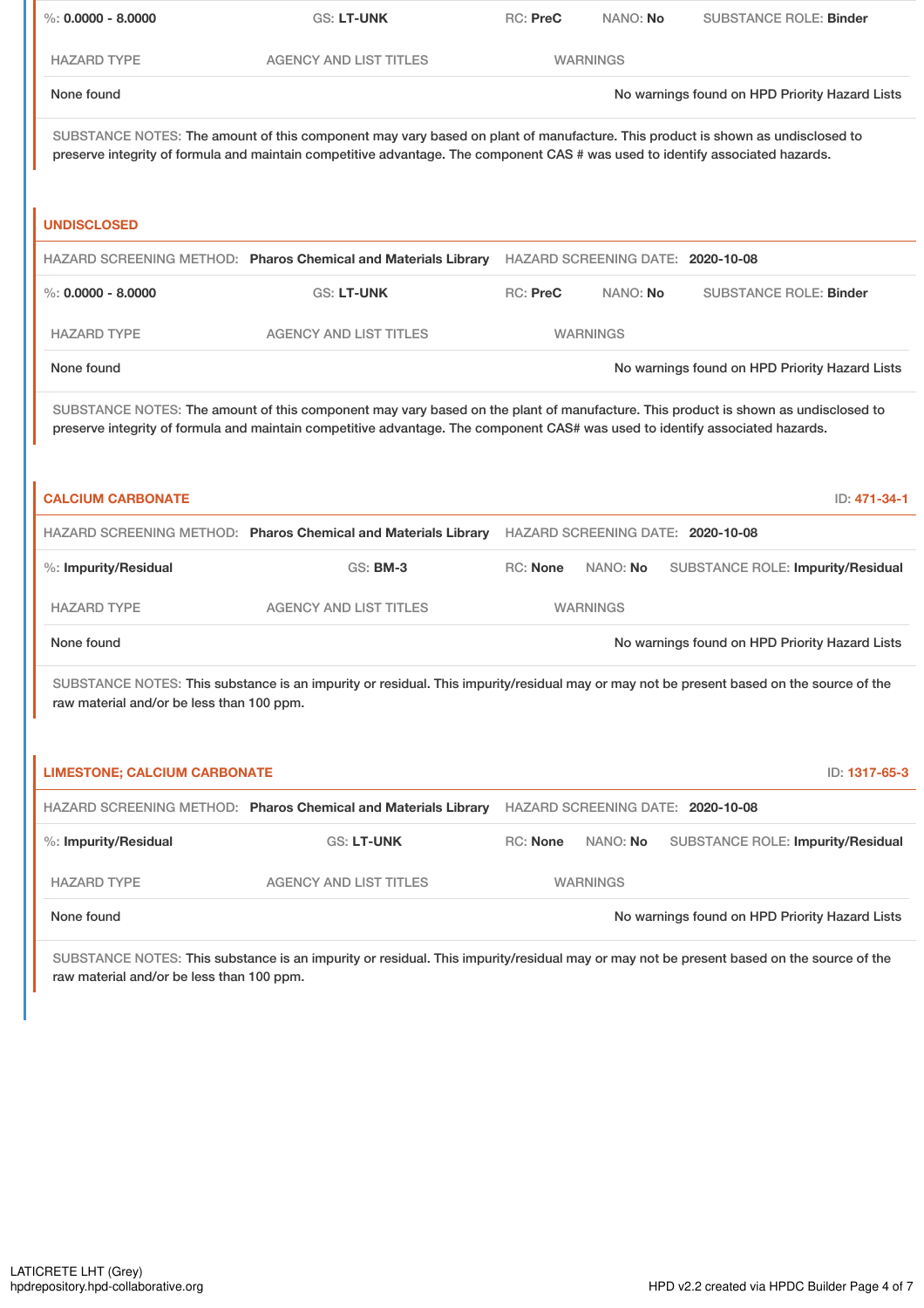This section lists applicable certification and standards compliance information for VOC emissions and VOC content. Other types of health or *environmental performance testing or certifications completed for the product may be provided.*

| <b>VOC EMISSIONS</b>                                                                                                                                                                                                                                                                                                                                        | N/A                                                                                                                          |           |                                            |  |  |
|-------------------------------------------------------------------------------------------------------------------------------------------------------------------------------------------------------------------------------------------------------------------------------------------------------------------------------------------------------------|------------------------------------------------------------------------------------------------------------------------------|-----------|--------------------------------------------|--|--|
| <b>CERTIFYING PARTY: Self-declared</b><br>APPLICABLE FACILITIES: Applies to All Facilities.<br><b>CERTIFICATE URL:</b>                                                                                                                                                                                                                                      | ISSUE DATE: 2020-10- EXPIRY DATE:<br>08                                                                                      |           | <b>CERTIFIER OR LAB: LATICRETE</b>         |  |  |
|                                                                                                                                                                                                                                                                                                                                                             | CERTIFICATION AND COMPLIANCE NOTES: LATICRETE® LHT™ (Grey) has not been tested for VOC emissions.                            |           |                                            |  |  |
| <b>VOC CONTENT</b>                                                                                                                                                                                                                                                                                                                                          | <b>TDS 251 "Low VOC LATICRETE® Products"</b>                                                                                 |           |                                            |  |  |
| <b>CERTIFYING PARTY: Self-declared</b><br>APPLICABLE FACILITIES: Applies to All Facilities.<br><b>CERTIFICATE URL:</b><br>https://www.laticrete.com/~/media/support-and-<br>downloads/technical-datasheets/tds251.ashx<br>CERTIFICATION AND COMPLIANCE NOTES: Meets LEED v4.1 Credit "Low Emitting Materials" VOC Content Requirements per SCAQMD Rule 1168 | ISSUE DATE: 2020-08- EXPIRY DATE:<br>12                                                                                      |           | <b>CERTIFIER OR LAB: LATICRETE</b>         |  |  |
| (Tile Adhesive).                                                                                                                                                                                                                                                                                                                                            |                                                                                                                              |           |                                            |  |  |
| <b>LCA</b>                                                                                                                                                                                                                                                                                                                                                  | <b>LATICRETE Cement Mortar for Tile Installation Product Specific (Type III)</b><br><b>Environmental Product Declaration</b> |           |                                            |  |  |
| <b>CERTIFYING PARTY: Third Party</b><br><b>APPLICABLE FACILITIES: Applies to All Facilities in North</b><br>America<br><b>CERTIFICATE URL:</b><br>https://laticrete.com/~/media/environmental-product-<br>data-sheets/cement-mortar-for-tile-installation.ashx?<br>la=en                                                                                    | ISSUE DATE: 2016-11- EXPIRY DATE: 2021-<br>29                                                                                | $11 - 28$ | <b>CERTIFIER OR LAB: UL</b><br>Environment |  |  |

CERTIFICATION AND COMPLIANCE NOTES: Meets LEED v4.1 Credit "Building Product Disclosure and Optimization-Environmental Product Declarations" requirements as a Product Specific (Type III) EPD.

# **H** Section 4: Accessories

This section lists related products or materials that the manufacturer requires or recommends for installation (such as adhesives or fasteners), maintenance, cleaning, or operations. For information relating to the contents of these related products, refer to their applicable Health Product *Declarations, if available.*

**WATER** HPD URL: **No HPD Available**

CONDITION WHEN RECOMMENDED OR REQUIRED AND/OR OTHER NOTES: LATICRETE LHT (Grey) to be mixed with water only following mix ratio and directions as stated in product data sheet.

# **Section 5: General Notes**

LATICRETE® LHT™ (Grey) meets the Living Building Challenge v4.0 requirement that the product does not contain any of the Red Listed Materials or Chemicals. Specifically, LATICRETE LHT (Grey) does not contain the following: Antimicrobials (marketed with a health claim) •Alkylphenols and related compounds •Asbestos •Bisphenol A (BPA) and structural analogues •California Banned Solvents •Chlorinated Polymers, including Chlorinated polyethylene (CPE), Chlorinated Polyvinyl Chloride (CPVC), Chloroprene (neoprene monomer), Chlorosulfonated polyethylene (CSPE), Polyvinylidiene chloride (PVDC), and Polyvinyl Chloride (PVC) •Chlorobenzenes •Chlorofluorocarbons (CFCs) & Hydrochlorofluorocarbons (HCFCs) •Formaldehyde (added) • Monomeric, polymeric and organo-phosphate halogenated flame retardants (HFRs) •Organotin Compounds •Perfluorinated Compounds (PFCs) •Phthalates (orthophthalates) •Polychlorinated Biphenyls (PCBs) •Polycyclic Aromatic Hydrocarbons (PAH) •Short-Chain and Medium-Chain Chlorinated Paraffins •Toxic Heavy Metals - Arsenic, Cadmium, Chromium, Lead (added), and Mercury •Wood treatments containing Creosote, Arsenic or Pentachlorophenol. See Section 1 for Volatile Organic Compounds (VOC) (wet applied products)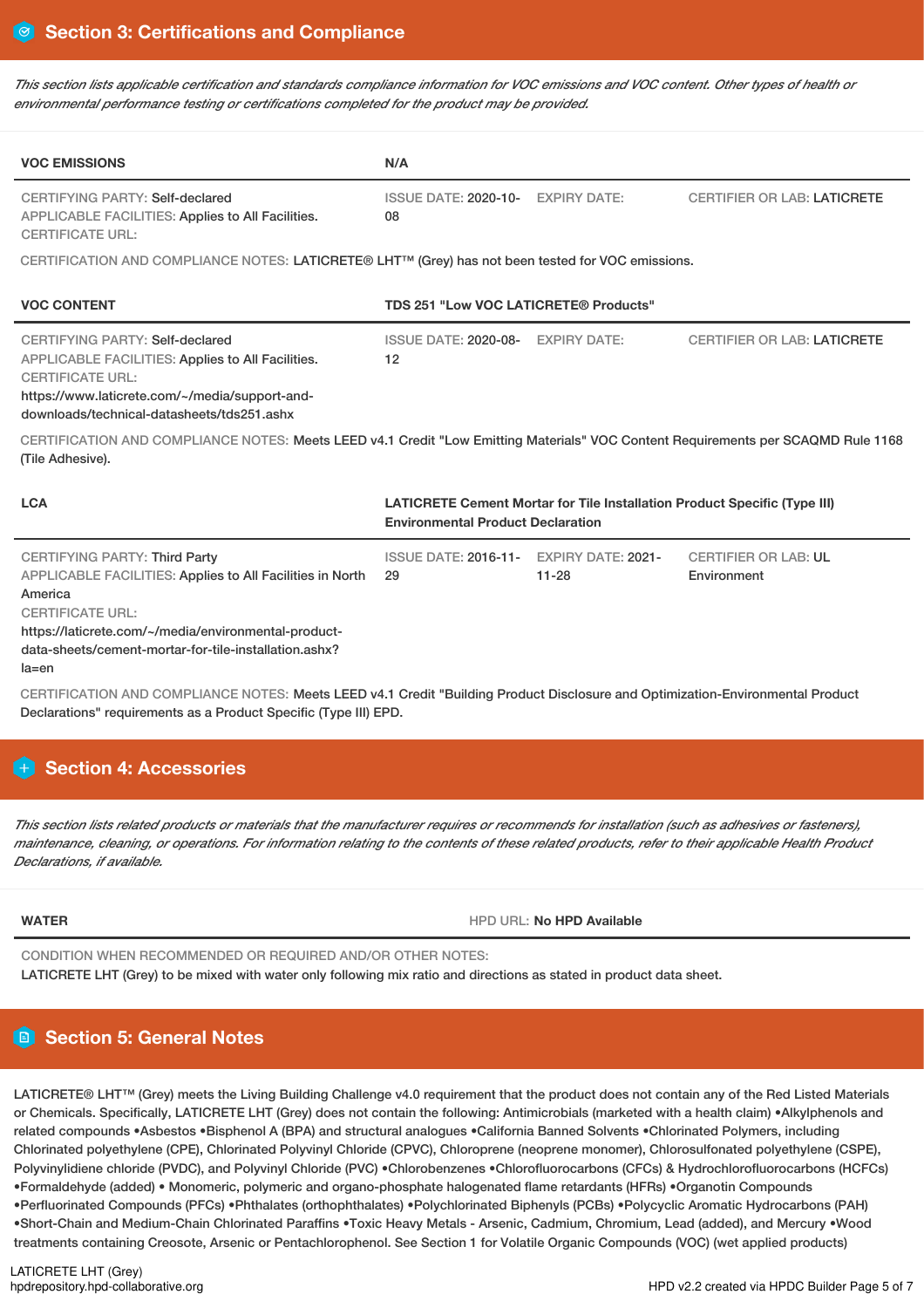information.